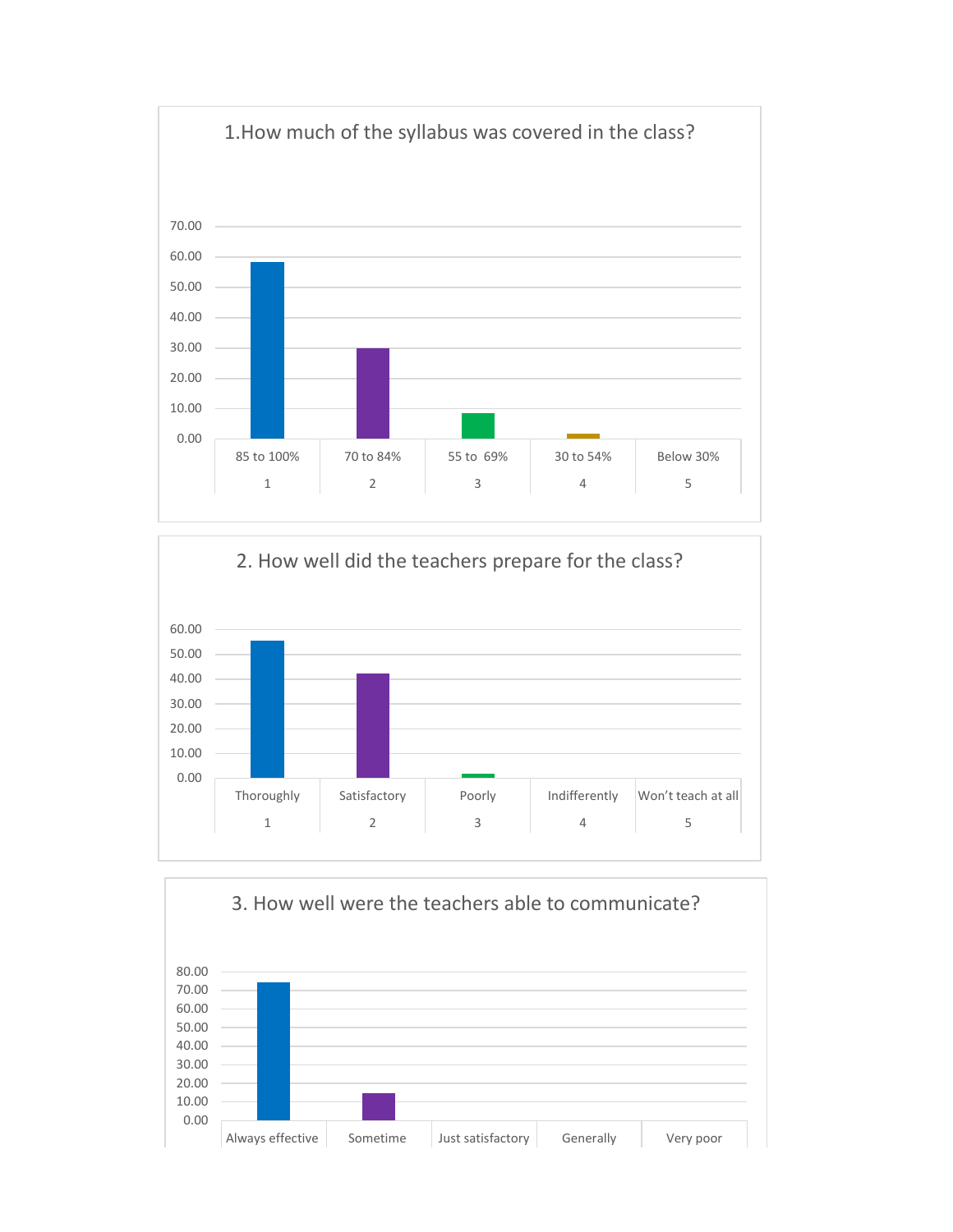|  | effective | ineffective | communication |  |
|--|-----------|-------------|---------------|--|
|  |           |             |               |  |
|  |           |             |               |  |





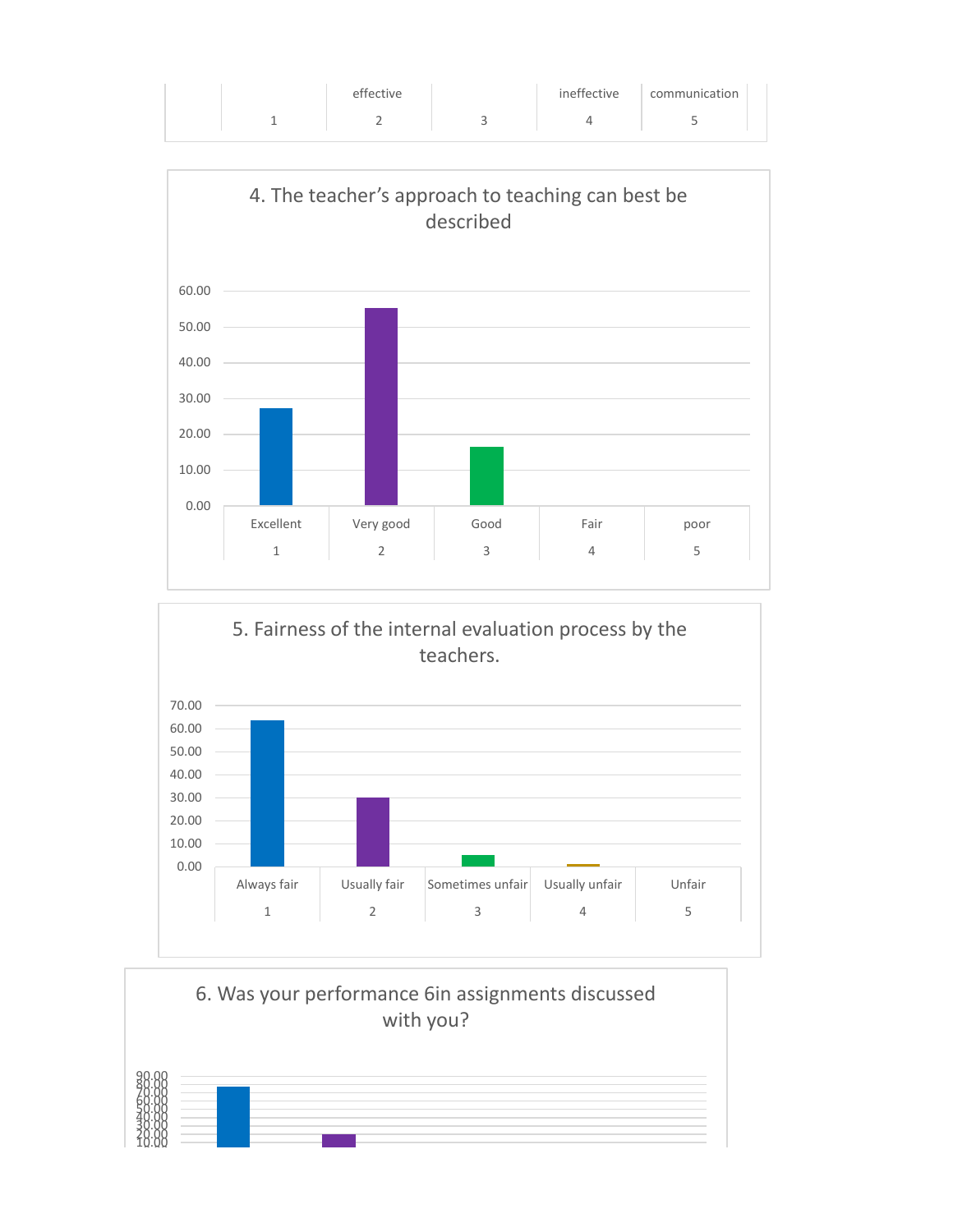





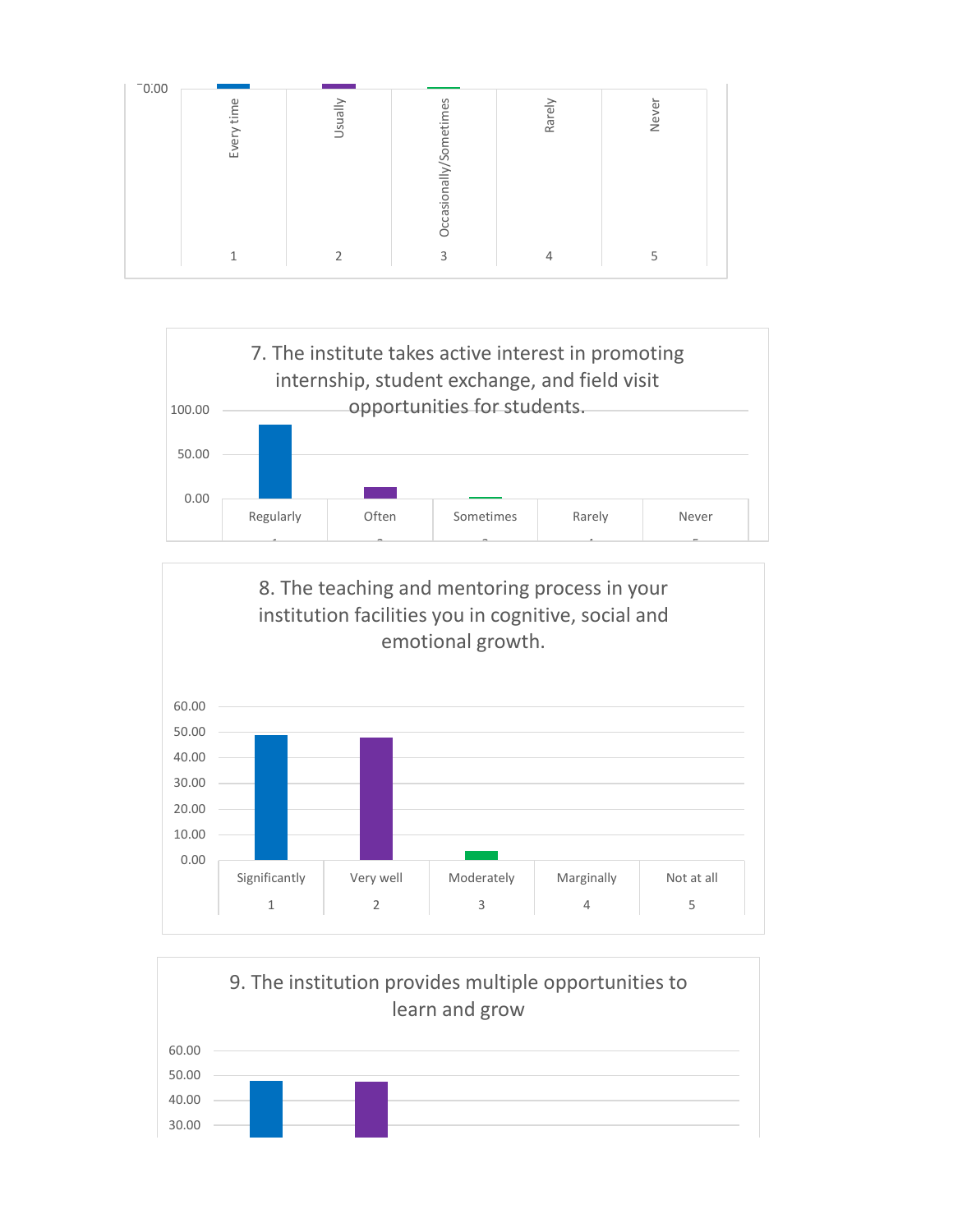



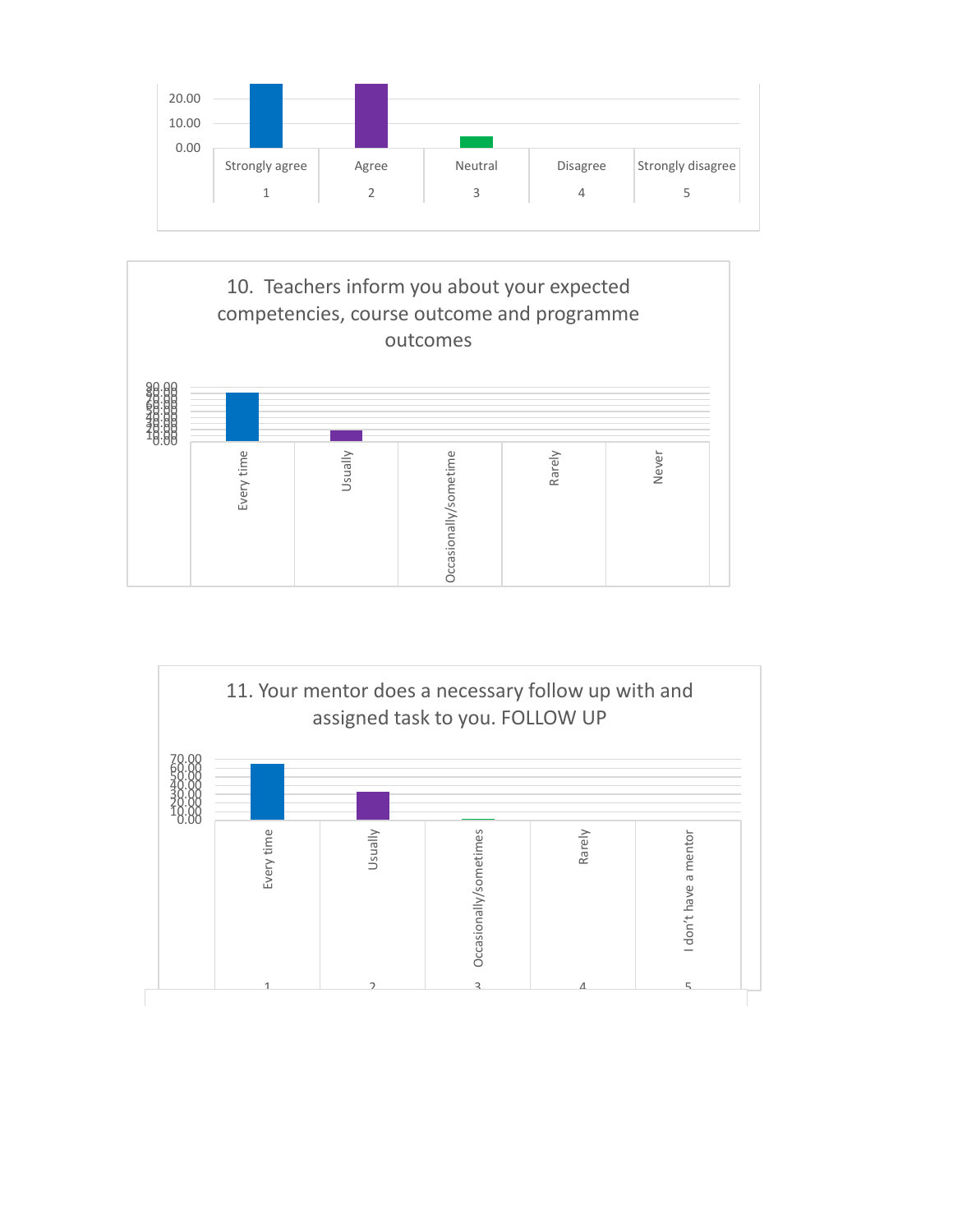





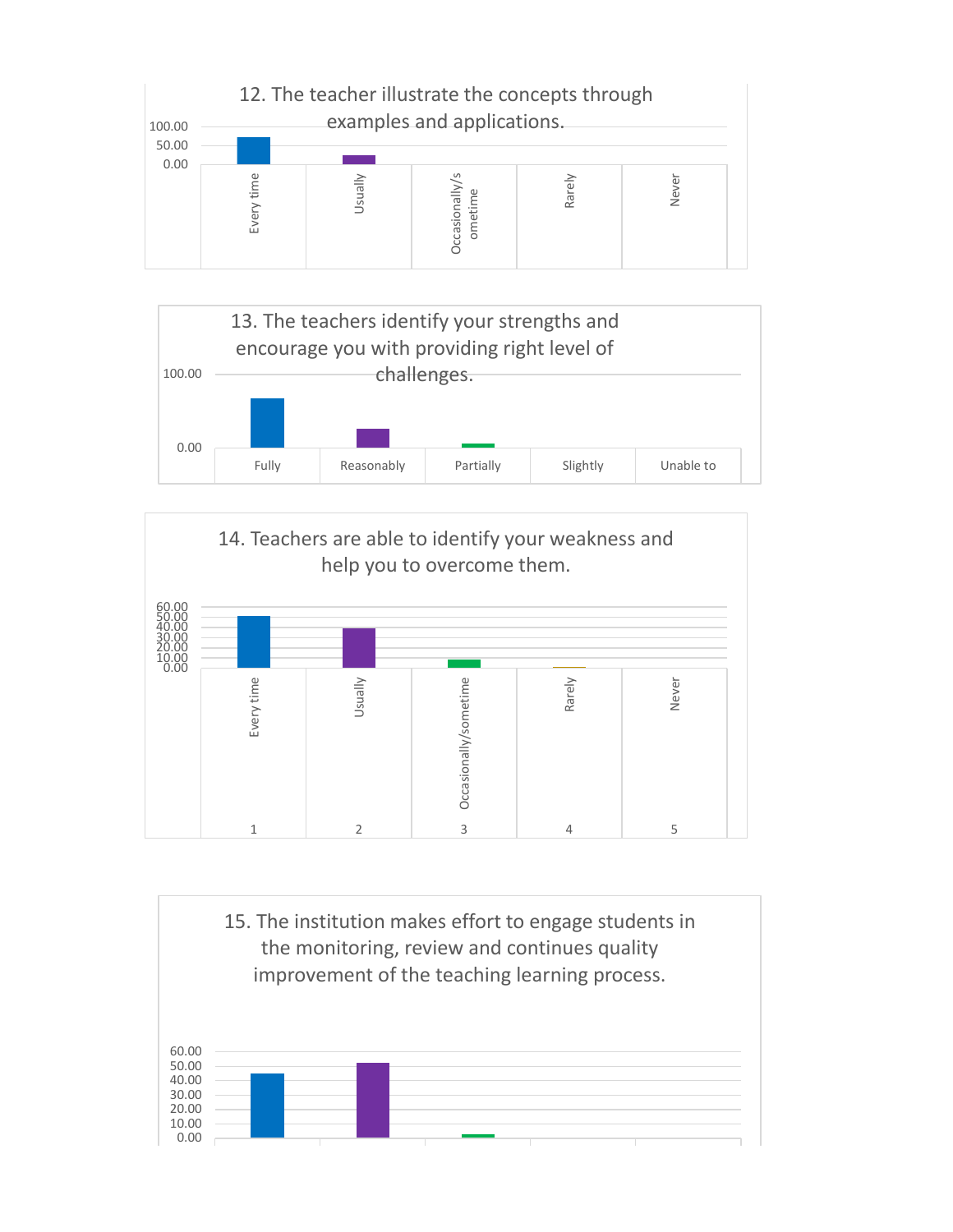